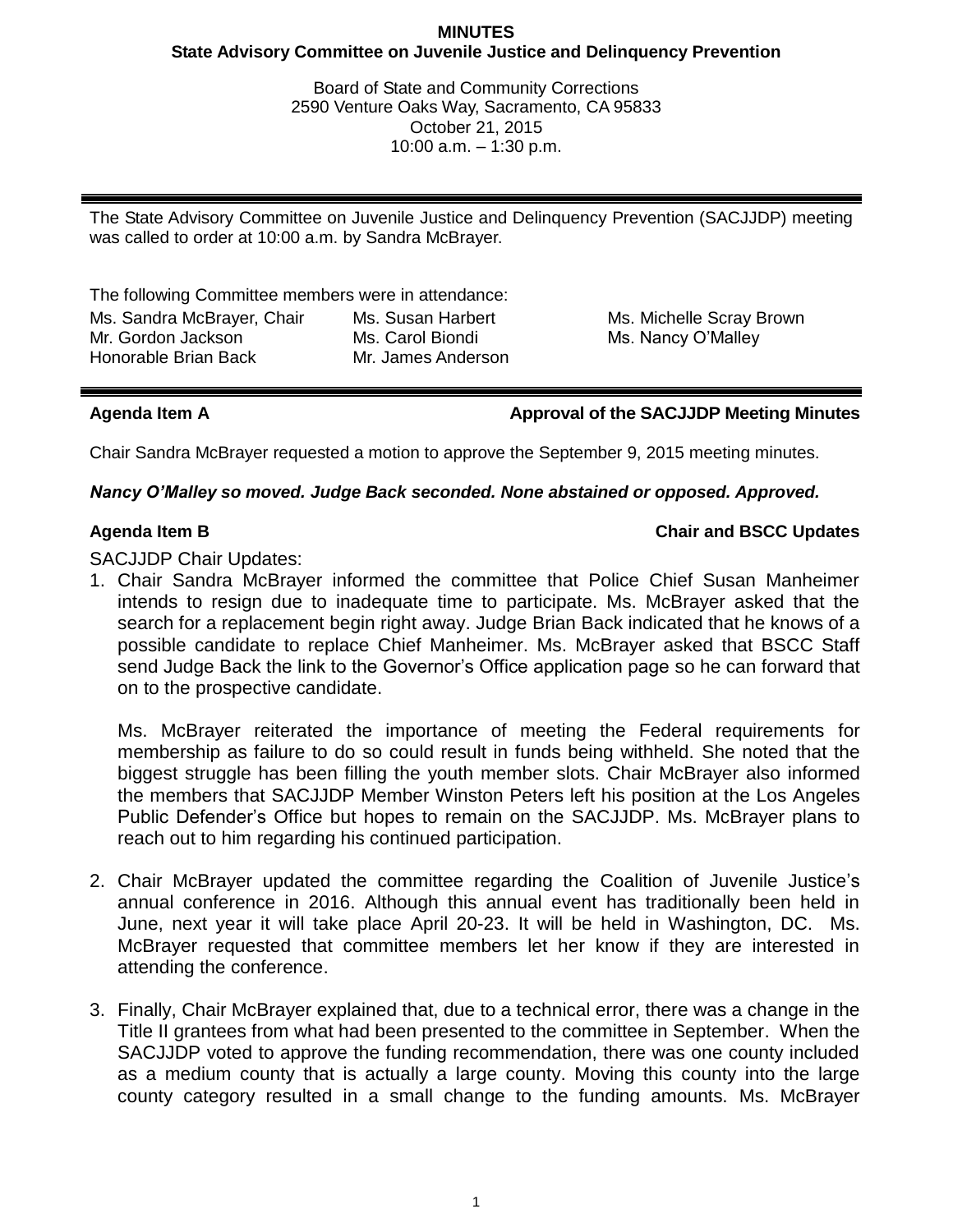requested that BSCC staff send all committee members a side-by-side comparison of the original list of grantees and the final list of grantees.

BSCC Updates

- 1. BSCC Deputy Director Mary Jolls provided an update on the Strengthening Community & Law Enforcement Relations (Strengthening) Grant, noting that the BSCC Board took the following actions at its September 17, 2015 meeting:
	- Approved the appointment of Chief Bejarano as Chair of the ESC;
	- Directed staff to post information about this ESC on the BSCC website and request statements of interest from anyone who would like to participate on the ESC ; and
	- Delegated authority to the ESC Chair and staff to name additional ESC members, to include representation from government entities, community based service providers and the formerly incarcerated, among others.

Following that Board meeting, the BSCC posted the ESC information on its website and requested statements of interest be submitted by October 9, 2015. The BSCC received approximately 30 requests for ESC membership and is currently working with Chief Bejarano to formulate the ESC, which is expected to have 15-17 members. The ESC will have its first meeting on November 9 and 10 in Sacramento and will develop the Request for Proposals at that time.

Ms. McBrayer asked whether the list of members who expressed interest is public information. Ms. Jolls stated that she will get back to the committee with the answer. Additionally, Ms. McBrayer made a recommendation that one of the RED subcommittee members be selected to serve on the ESC. Ms. Jolls indicated that Chief Bejarano would call in to the R.E.D. subcommittee meeting on October 27, 2015 to discuss the Strengthening Grant.

Ms. McBrayer and Ms. Carol Biondi both asked clarifying questions related to how BSCC solicits or reaches out to the public to make them aware of the possibility of becoming an ESC member. Ms. Jolls explained where to find ESC-related information on the BSCC website. Ms. McBrayer encouraged all SACJJDP members to reach out to prospective ESC members in their regions to help facilitate broad participation.

Ms. Jolls clarified that it is not necessary to go back to the BSCC Board for approval of the final ESC membership. She added that once the ESC has been formulated the BSCC will let the SACJJDP know who has been selected.

- 2. BSCC Staff Megan Barber-Brancamp provided an update on the expenditure of Community Recidivism Reduction Grants, sharing that in 2014-15 there was \$8 million available and 50 counties accepted funding while 8 did not. The BSCC surveyed the counties in April of this year and received 44 responses indicting:
	- 25 counties had completed development of the competitive grant process;
	- 2 counties had awarded service providers with money; and
	- 24 counties anticipated disbursing money to service providers within the next 90 days or so.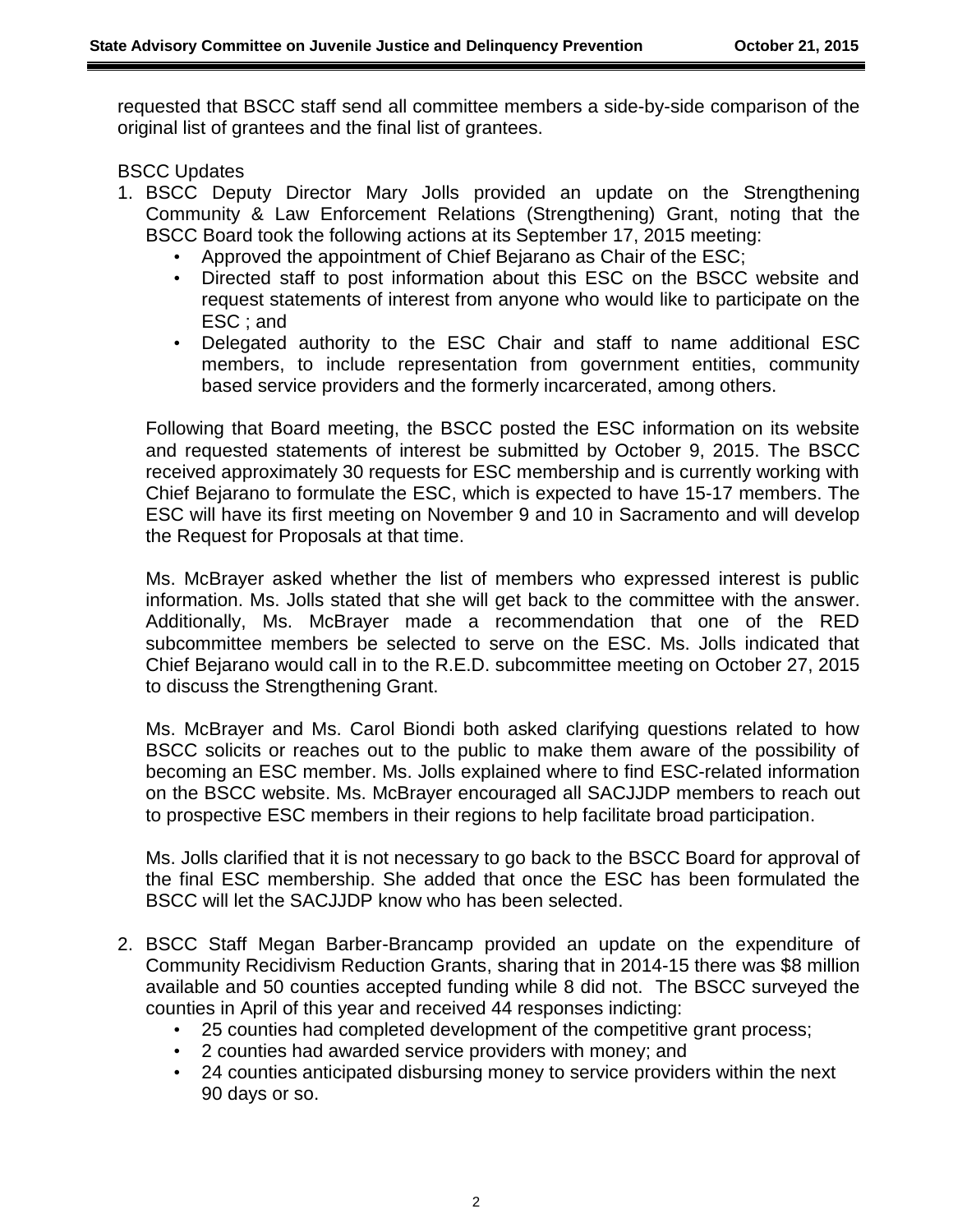Ms. Barber-Brancamp shared that another \$4 million was made available for 2015-16 and noted that, to date, 33 counties have accepted funding. In addition to the new funding, a couple other statutory changes were made:

- The Budget Act amended the statute to allow counties up to four years after receiving these funds to encumber and spend them. Previously counties had to use the money within one year of receiving it.
- SB 102 allows counties to award service providers the maximum funding amount for each of two budget allocations. Previously counties could only award service providers with the maximum funding amount one time and counties indicated it was difficult for them to get enough service providers interested in those small amounts of money especially in smaller counties. Counties had expressed a desire to award funds to the same service provider for a second year if possible and SB 102 allows that.

Finally, Ms. Barber-Brancamp shared that statute requires the BSCC to collect data regarding (1) the number of individuals served and (2) the types of services provided from each county. The first reporting due date is January 31, 2016 and subsequent reports are due annually thereafter until funding is spent and/or after four years.

Chair Sandra McBrayer raised a concern that the RFP process can cost more than the actual grant amount resulting in these funds not being utilized in some counties. Ms. McBrayer indicated that some counties are thinking of giving the money back as it costs too much to use it and noted that to date only 2 out of 50 counties who received funding have used it.

Gordon Jackson and Carol Biondi both suggested surveying the counties regarding their use of these funds but Mary Jolls responded that it would be premature to do a survey given that counties have not yet had time to act on the new provisions. Megan Barber-Brancamp reiterated that the data collection required by statute will give us an idea of how the money is being spent. Ms. Jolls discussed the possibily of doing an informal voluntary survey but said that is still under consideration as this goes above and beyond the statutorily required two data collection points. The reporting template is projected to be completed by the end of this year.

Michelle Brown noted that she is from a large county and agrees with the challenges previously mentioned. Ms. Brown said that the \$50,000, though more than the small county cap of \$10,000, is not always enough to entice service providers to apply. She encourages them to apply with the notion that there will be funding opportunities that they could apply for in the future and proving their ability up front could benefit their funding chances in the future.

Nancy O'Malley asked whether a county can roll over funds in a multi-year grant and Ms. Barber-Brancamp confirmed this is allowable up to the capped dollar amounts and time constraints of the grant.

Ms. McBrayer encouraged committee members to ask their counties how they are doing and to help facilitate the process where possible so the money gets out to Community Based Organizations. She expressed the importance of creating a track record of success in serving participants to encourage the allocaton of future funding.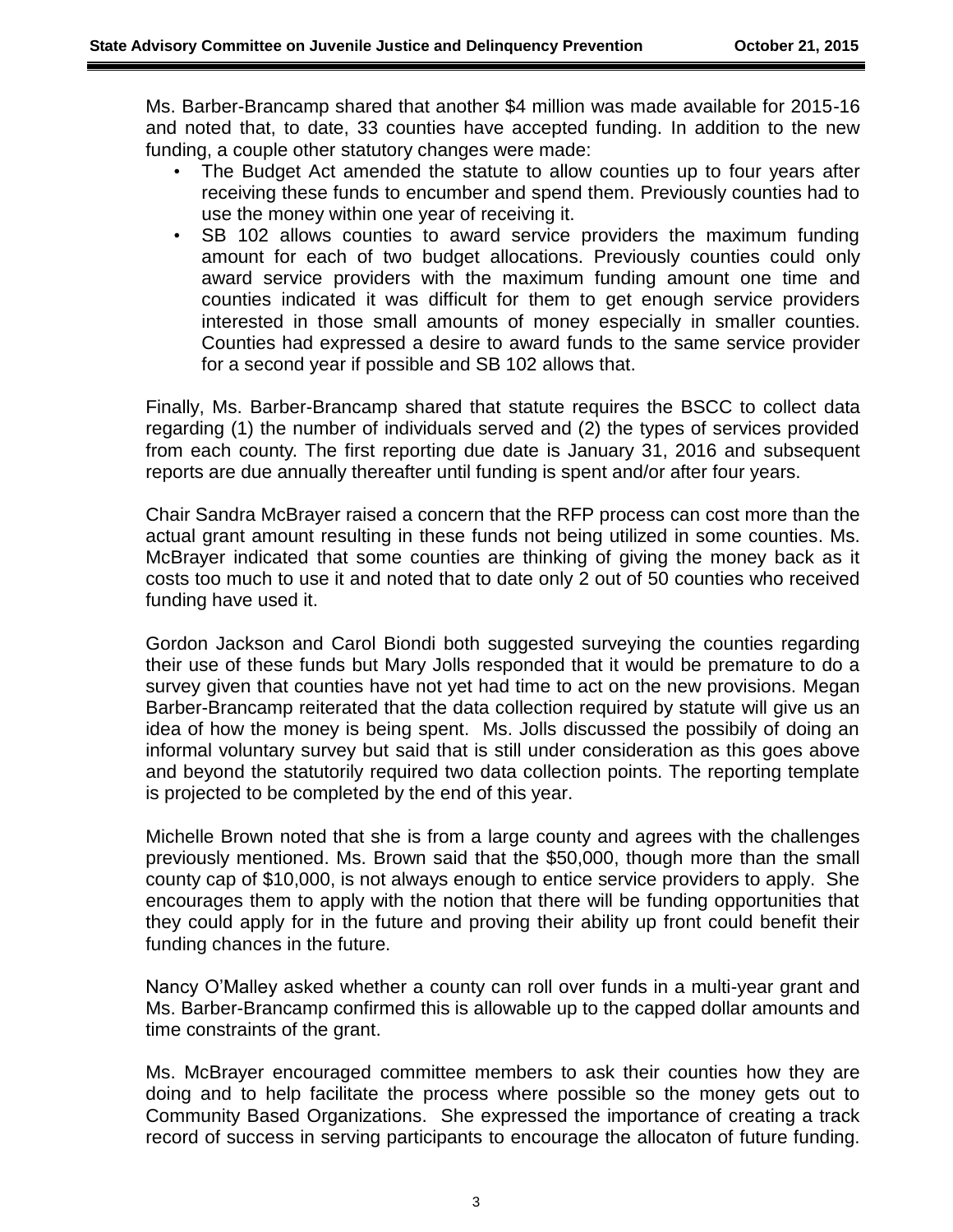Lastly, Ms. McBrayer requested a copy of Ms. Barber-Brancamp's talking points along with a list of those counties that accepted 2014-15 funding and 2015-16 funding.

3. BSCC Deputy Director Mary Jolls updated the committee on recent revisions to the Executive Steering Committee process. At the February 2015BSCC Board Meeting, a presentation concluded that adoption of a policy to be applied consistently for every ESC could be considered an underground regulation and would need to go through the State's rulemaking process. During the presentation, it was also indicated that establishing ESC processes on a case-by-case basis allowed the BSCC greater flexibility to ensure processes appropriate for the specific need at hand. In response to this information, the Board directed the BSCC to maintain the practices currently being used rather than lock in an inflexible process adopted through regulations.

Ms. Jolls expressed the BSCC's intent to work toward transparency and enhance ESC participation opportunities. She went on to say that no formal, set policy is being developed but rather each ESC formation process will be tailored to reflect the needs at hand. She indicated that information regarding upcoming ESCs will be broadly distributed, including to all SACJJDP members, and that a list of interested parties will be compiled for each ESC.

Ms. McBrayer noted that, for the most part, the process described by Ms. Jolls is largely the same as what was already in place.

4. BSCC Deputy Director Mary Jolls spoke to the committee about SACJJDP membership, sharing that the BSCC recently provided the Governor's Office with a summary regarding membersip status and identified prospective new members who have applied as well as current members who are no longer participating.

Carol Biondi raised a concern about the difficulty of filling youth member vacancies. Ms. Biondi indicated there is often conflict with youth members' employers as time off is needed to attend committee meetings. She went on to say the process itself is long and arduous, and it is quite unfortunate to have someone not be able to participate after having gone through that process. Ms. McBrayer stated that an interview is now conducted by the Governor's Office as part of the selection process and noted that this would be an opportunity for the appointment staff to ask a youth specific questions related to employment to see if there will be any sort of conflict.

5. BSCC Staff Colleen Curtin provided an update on the Juvenile Justice Data Working Group (JJDWG): The group last met October 5, 2015 and finalized a set of recommendations on how to improve juvenile justice data collection at the state and local levels. A report is being drafted that will include an assessment of the current state of juvenile justice data collection including what systems counties are currently using and what system the state uses. The JJDWG is required to submit a report to the Legislature by January 1, 2016 including a set of recommendations on how to improve, consolidate, and streamline juvenile justice data collection. To inform their work, the JJDWG initiated a survey to gather information from counties and 41 out of 58 counties have responded to date. The survey asked counties about the nature, cost, maintenance, and level of satisfaction of their current systems and it also asked questions related to the Juvenile Detention Profile Survey and Juvenile Court &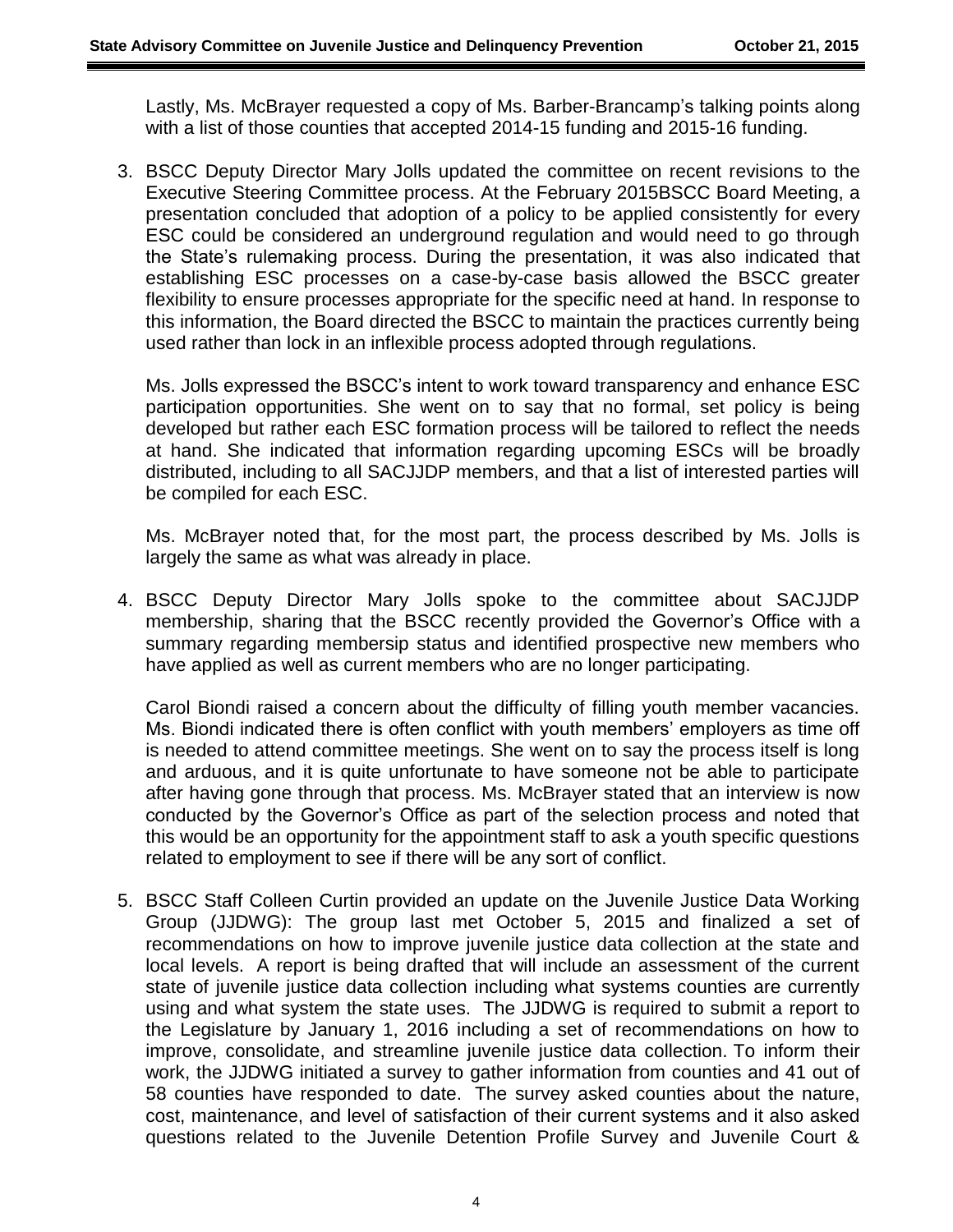Probation Statistical System (JCPSS), the statewide system administered by the California Department of Justice.

Ms. Curtin noted that recommendations from the JJDWG could address:

- Replacing the JCPSS system to continue collecting the data already being collected or to expand data collection, possibly to add in variables related to outcome, wellness, and recidivism data;
- Exploring the feasibility of consolidating state agency roles for the management and administration of data;
- Exploring the development of a web-based clearinghouse; and/or
- Charting who, what and how the State might implement these recommendations recognizing that replacing a system like JCPSS could take years.

Chair Sandra McBrayer, who also serves on the JJDWG, reminded the committee that, subsequent to the JJDWG's April 2015 report which contained recommendations for how to consolidate and streamline YOBG and JJCPA reporting, there was a decision by BSCC to suspend YOBG outcome data reporting. Ms. McBrayer went on to say that JJDWG recommended merging the YOBG and JJCPA reports while making the data reporting more robust. She explained that not all of the JJDWG's recommendations went forward, but the Chief Probation Officers of California and others have been discussing potential statutory changes to accomplish the consolidation. Lastly, she noted that the JJDWG's discussion must continue in order to determine what type of system to build, how to improve current reporting requirements, and how to balance the need for a new state system with the reality that there are 58 independent county systems.

Judge Brian Back noted that the Judiciary is trying to implement a new system, explaining that vendors generally buy a system off the shelf instead of customizing one since it is very complicated to create a new system. Ms. McBrayer spoke about the statewide schools data system and pointed out that a specific ID number is connected to each individual so that no matter what school or district a student moves to the information stays with the individual through the ID number. She suggested that the juvenile justice system should also consider use of such an ID number.

6. BSCC Deputy Director Allison Ganter presented information regarding Title 15 Juvenile Regulations, sharing that the next round of revisions will begin late in 2016. Ms. Ganter explained there is no mandate around how often these regulations must be revised, noting that the most recent revisions were effective in April 2014 and the current two-year inspection cycle began in July 2014. She indicated that the State's 113 juvenile detention facilities are now going through their first inspection cycle with the newly revised regulations and that inspection cycle will not end until June of 2016.

Carol Biondi expressed concern about the most recent revisions, spoke in support of plain talk guidelines, and urged the involvement of SACJJDP in the process of adopting the next revisions. Ms. Ganter explained that BSCC has always reached out to a large cross section of stakeholders for these ESCs and that the ESCs set the direction. Ms. Ganter went on to say that this work begins by taking all the regulations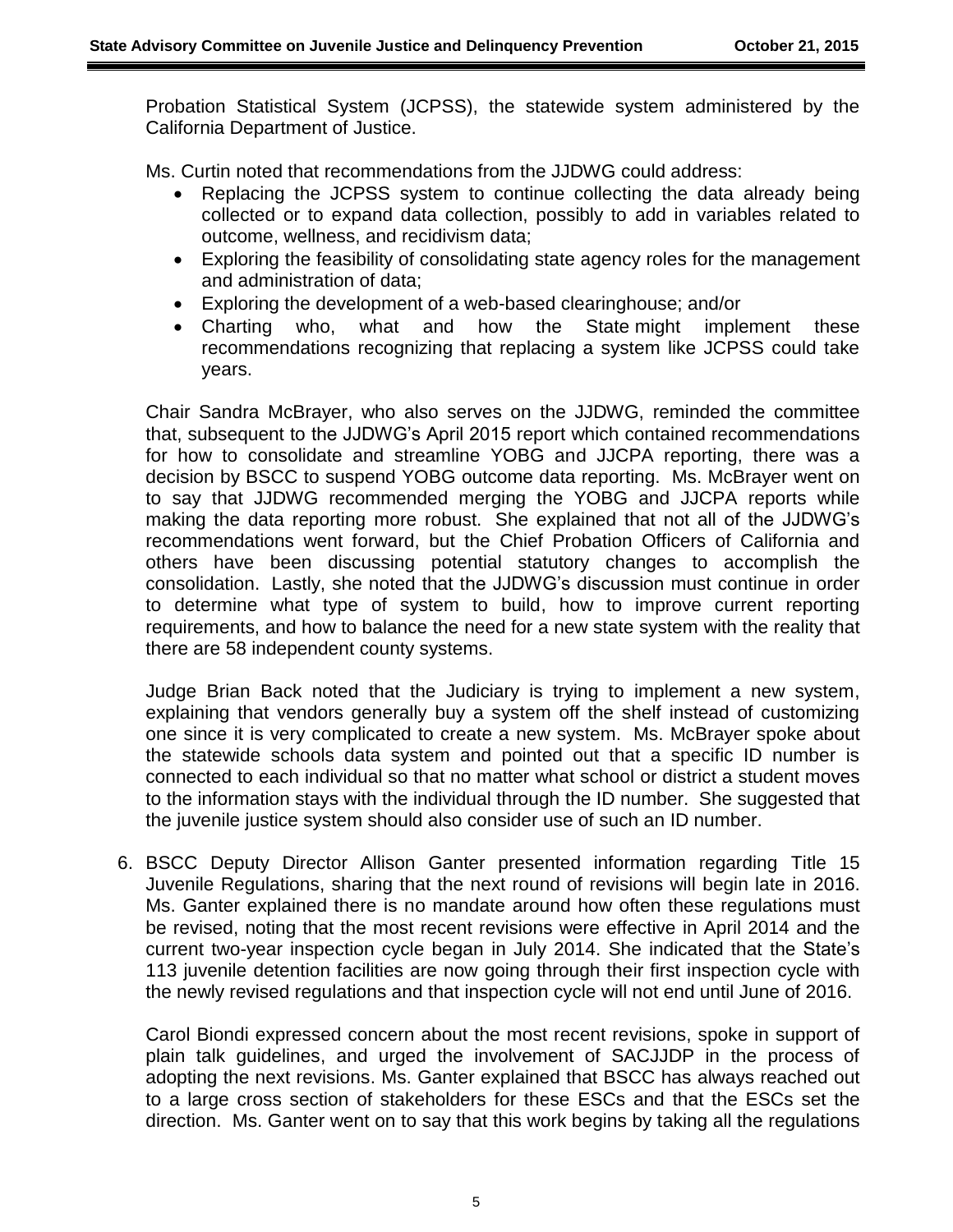and breaking them into subject groups such as Administration, Classification, Discipline, etc. and then geting as many subject matter experts as possible to develop specialized workgroups. The workgroups consider best practices, case law, and recent changes in statute. Through this process, it is the practitioners and advocates who revise the regulations and come up with minimum standards. Ms. McBrayer suggested that the committee review this item again in 2016 when the BSCC may again be considering changes.

### **Agenda Item C Status of 2014-15 Legislative Session**

BSCC Staff Kimberly Bushard directed attention to the member packets containing two reports: one prepared by the BSCC and a second prepared by David Steinhart of Commonweal. Ms. Bushard noted that October 11<sup>th</sup> was the final day for the Governor to sign or veto bills and both reports reflect the final disposition of tracked bills. BSCC Deputy Director Mary Jolls further explained that the BSCC report contains signed and vetoed bills that have a direct BSCC impact. Ms. Jolls noted that AB 80 was vetoed by the Governors Office while the other tracked bills were signed.

AB 1056 adds legislative priorities to Prop 47. Ms. Jolls reminded the committee that the first regional meeting on Prop 47 is on October 28, 2015 in Oakland, CA. She went on to say the BSCC plans to conduct regional meetings in six other cities in early 2016.

Gordon Jackson pointed out that the SACJJDP can influence development of the Prop 47 grants related to education and recidivism through the ESC process. Mary Jolls indicated the ESC is open to looking at anything that may add value and noted that the ESC provides another opportunity for public comment and for the topic of education to be brought up.

# *Gordon Jackson made a motion that Education should have a representative on the Prop 47 ESC. Judge Brian Back seconded. Approved.*

Sandra McBrayer suggested that scheduling regional meetings so that ESC members could attend would be greatly beneficial since those members will be developing the RFP and determining the focus areas.

SB 261 was signed into law and will provide an opportunity for 14,000 inmates to be released early for crimes committed when they were under 18. To be considered for early release, offenders must meet certain requirements including having a track record of demonstrating they have changed their lives and have been proactive in that regard.

James Anderson spoke out on SB 261 saying that we are experiencing an environment change right now with lifers who previously may not have cared now getting an opportunity to potentially be released. Mr. Anderson went on to say that this has positively affected new inmates coming in and seeing these lifers doing college work, etc. and bettering themselves.

SB 621 was signed into law including diversion as an option for funds from the mentally ill offender crime reduction grant. Ms. Jolls explained that this bill does not make a big change since diversion was already allowed. Carol Biondi asked how this money gets to the counties and BSCC Staff Helene Zentner explained that counties are paid on a reimbursement basis. Ms. Zentner also shared that 15 applicant counties were fully funded; however, Orange County declined their award so \$1.1 million became available. Consequently, Tuolumne County has now been fully funded and there is \$48,000 remaining. Total funding for this program is \$18.8 million split equally between juveniles and adults, and counties were able to apply for both.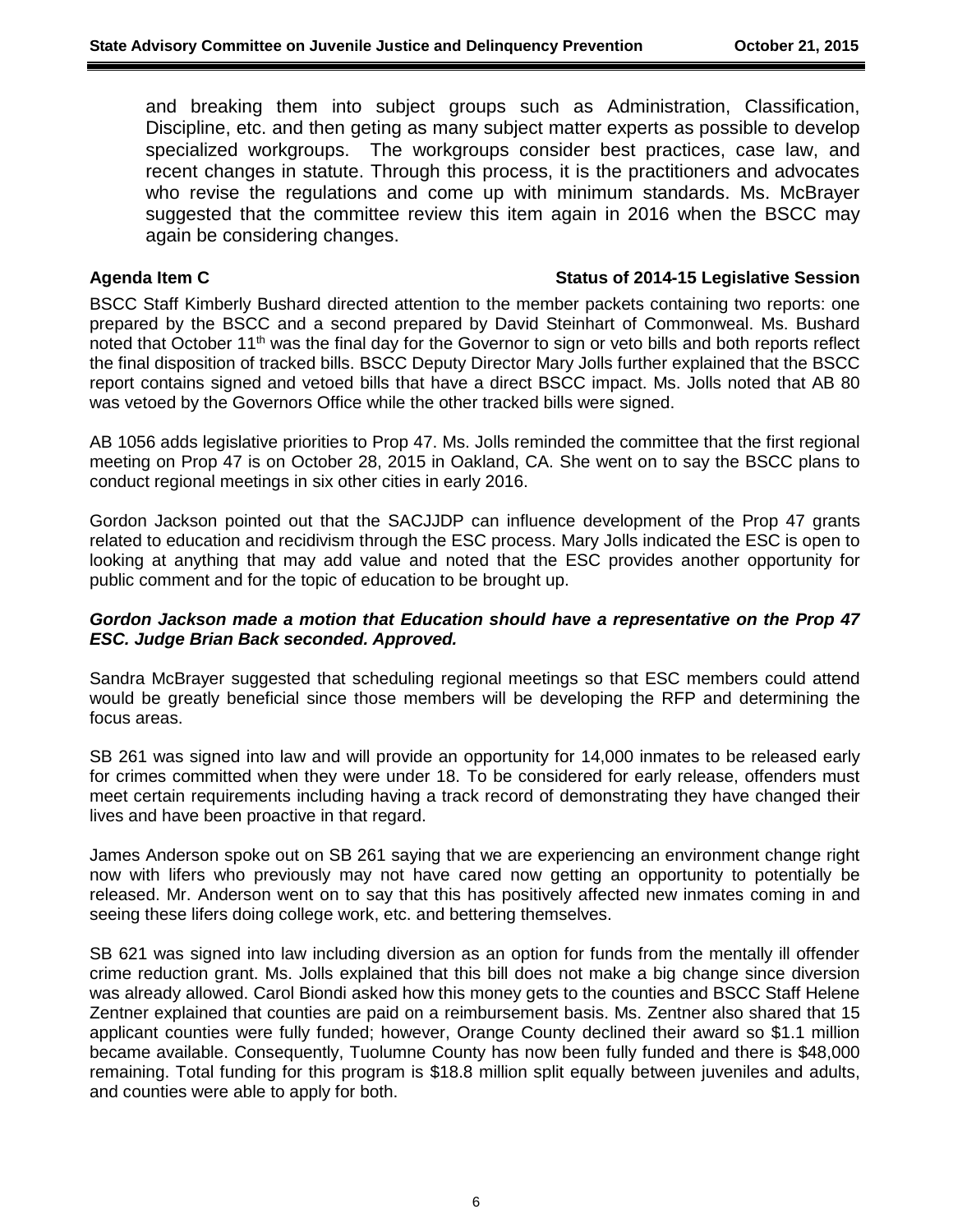Sandra McBrayer noted that the solitary confinement bill did not make it out of Committee and will be re-introduced.

Noting that AB 217 was signed by the Governor, Judge Brian Back asked whether this legislation was applicable to both dependency and delinquency cases. BSCC staff committed to getting back to the committee with this information.

## **Agenda Item D Use of Force Survey Recommendation**

SACJJDP Chair Sandra McBrayer opened up this discussion by asking whether committee members were still interested in conducting a survey. Ms. McBrayer reminded the committee that previously Judge Back had suggested that counties be surveyed to find out what type of force is used, when is it used, what is used instead of pepper spray, etc. Carol Biondi expressed support for conducting a survey but suggested adding more questions and perhaps asking about discipline. Ms. McBrayer noted that the committee is trying to gain knowledge prior to the Title II funding reauthorization in order to offer assistance and guidance. Michelle Brown noted that a couple counties have lawsuits pending around use of force and pepper spray and suggested that any survey not use the term "Pepper Spray" or "Solitary Confinement" to avoid deterring counties from participation. Nancy O'Mally suggested that it would be helpful to ask for procedures and Ms. Brown agreed, adding that it would be better to first ask counties for procedures because every county has a different definition of use of force and this could skew the data reported by some counties depending on how force is defined. Ms. Biondi said counties should be asked for their directives.

Ms. McBrayer reminded the committee that they were facing a process question and asked if there was interest in exploring this issue through a workgroup.

### *Gordon Jackson made a motion that a small workgroup be expeditiously formed to look at the most effective way to enhance the understanding of county use of force practices. James Anderson seconded. Approved.*

Ms. McBrayer concluded the discussion saying the workgroup will look at protocols, directives or procedures from counties, possibly ask for technical assistance support from OJJDP, and then bring reommendations back to the committee. She invited committee members to let her know if they have an interest in participation on the workgroup that will hopefully meet one time.

Deputy Director Mary Jolls asked for clarification on why this action was being taken so she would be able to provide a context when briefing BSCC's Executive Director. SACJJDP Chair Sandra McBrayer responded by saying that their guidelines are to inform the Governor and legislature of emerging issues and trends in juvenile justice and noted that it is important to have a picture of what is happening in California in order to fulfill that informant role as well as to ensure compliance with any new regulations that may be coming out.

Judge Back shared that several months ago his probation department started sending out requests for customer feedback and noted that the feedback received was found to be very helpful.

# **Agenda Item E Prioritization of SACJJDP Activities**

Sandra McBrayer reminded the committee that during the prior meeting members had selected several high-intrest topics:

- 1. Use of force work in this area would include creating a small workgroup to explore how best to enhance the understanding of what counties are doing in regards to use of force. This could include asking counties for their policies and directives.
- 2. Direct files work in this area would include an assessment of how the counties handle direct files and then providing guidance around best practices.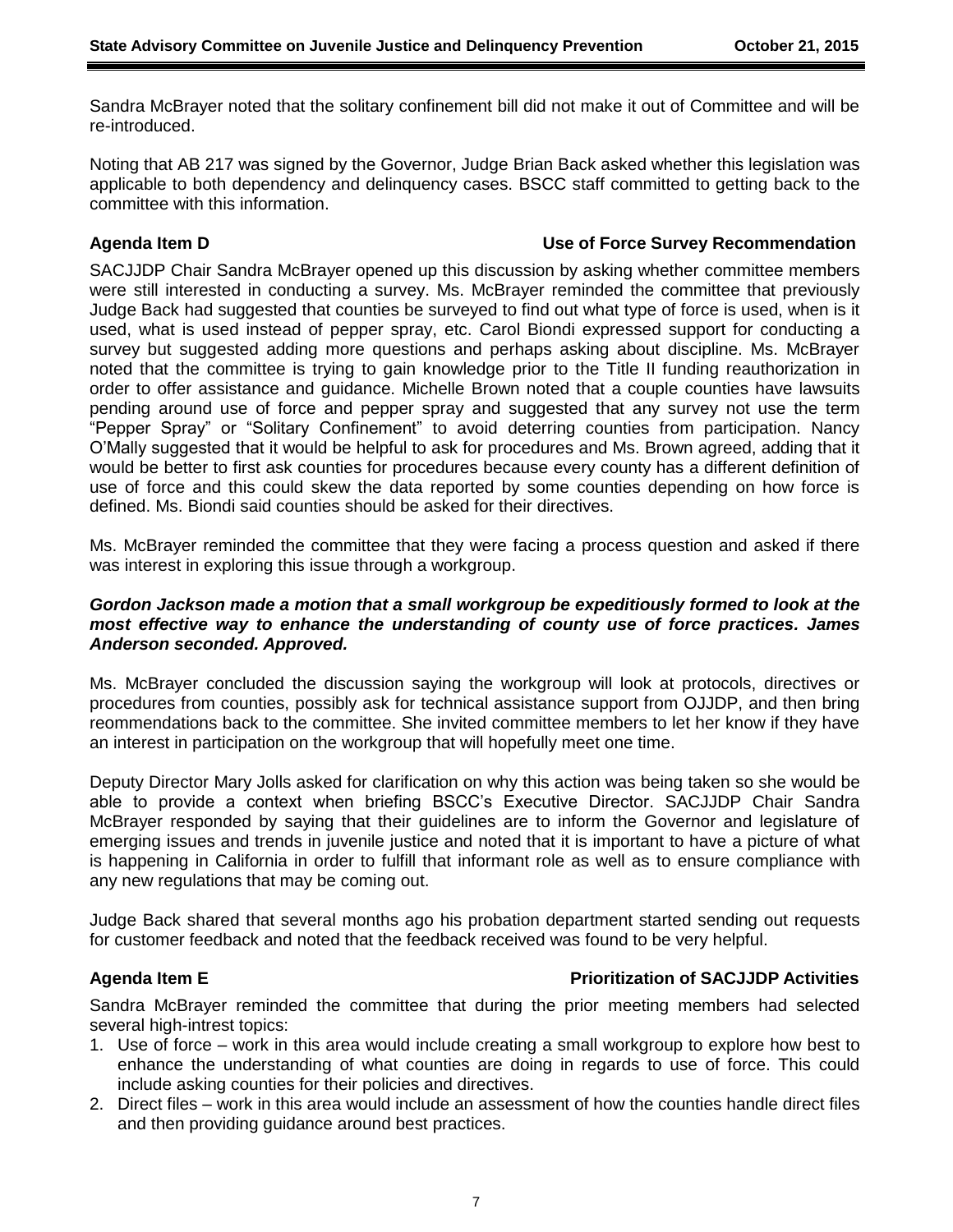3. Behavioral health issue amongst juvenile offenders – work in this area would include a county assessment of gaps that exist between what services are needed versus what services are available, an exploration of how counties are addressing the mental health needs of juvenile offenders, and identification of how other states are addressing competency. This information would be used to develop best practices.

Ms. McBrayer confirmed with the committee that these items remain the top priorities and discussed the need to learn about the practices in all of these areas in order to make recommendations and share best practices. She reminded the committee of what Judge Timberlake had shared about the role of SACJJDPs and noted how the work being discussed is consistent with that.

## *Gordon Jackson made a motion that use of force, direct files and mental health be adopted as the committee's priorities. Nancy O'Malley seconded. None opposed or abstained. Approved.*

## *Subsequently, Mr. Jackson made a motion to amend this motion to replace mental health with behavioral health. Ms. O'Mally seconded. None opposed or abstained. Approved.*

Michelle Brown asked that staff review the recording from the prior meeting because there were statements regarding use of pepper spray attributed to her that she did not make. Staff agreed to do this. Ms. Brown then asked Chair McBrayer how the work of the SACJJDP fits into the big picture of the work being done by BSCC and how the SACJJDP contributes. Ms. McBrayer responded that it can vary from state to state. In California the SACJJDP is housed within the BSCC but has the authority to report to the Governor and legislature and does that working through the BSCC management. Activities, such as the use of force survey and the comparison of mental health services and needs, would inform those reports to the Governor and legislature and would also allow the development of tools to educate and inform the field. Ms. McBrayer identified one goal of this work as sharing federal best practices amongst California's counties. She went on to acknowledge that the committee has no control over whether anything is done with the information once it is shared but stressed that their role is very clearly defined as providing information and guidance. Ms. Biondi, Ms. O'Malley and Mr. Jackson all voiced their support and enthusiasm for this role and the newly established priorities.

# **Agenda Item F Future Agenda Items**

The next meeting is December 16, 2015. Follow up items were identified as:

- 1. List of interested and selected parties for the Strengthening grant ESC;
- 2. List of counties accepting Community Recidivism Reduction grant funds for each year;
- 3. Side-by-side comparison of proposed and funded grantees for Title II;
- 4. Committee to send information to the Governor's appointment office regarding consideration of employment conflicts in making youth member appointments;
- 5. Reach out to appointments office to inform them regarding loss of the police department representative and notification that puts us out of compliance with federal requirements;
- 6. Send a list of all SACJJDP "slots" to the committee members;

At the next meeting, Chair McBrayer will present San Diego's new policy on how all youth should be treated within their juvenile justice system.

# **Adjournment**

The October 21, 2015 SACJJDP meeting was adjourned at 1:20 p.m.